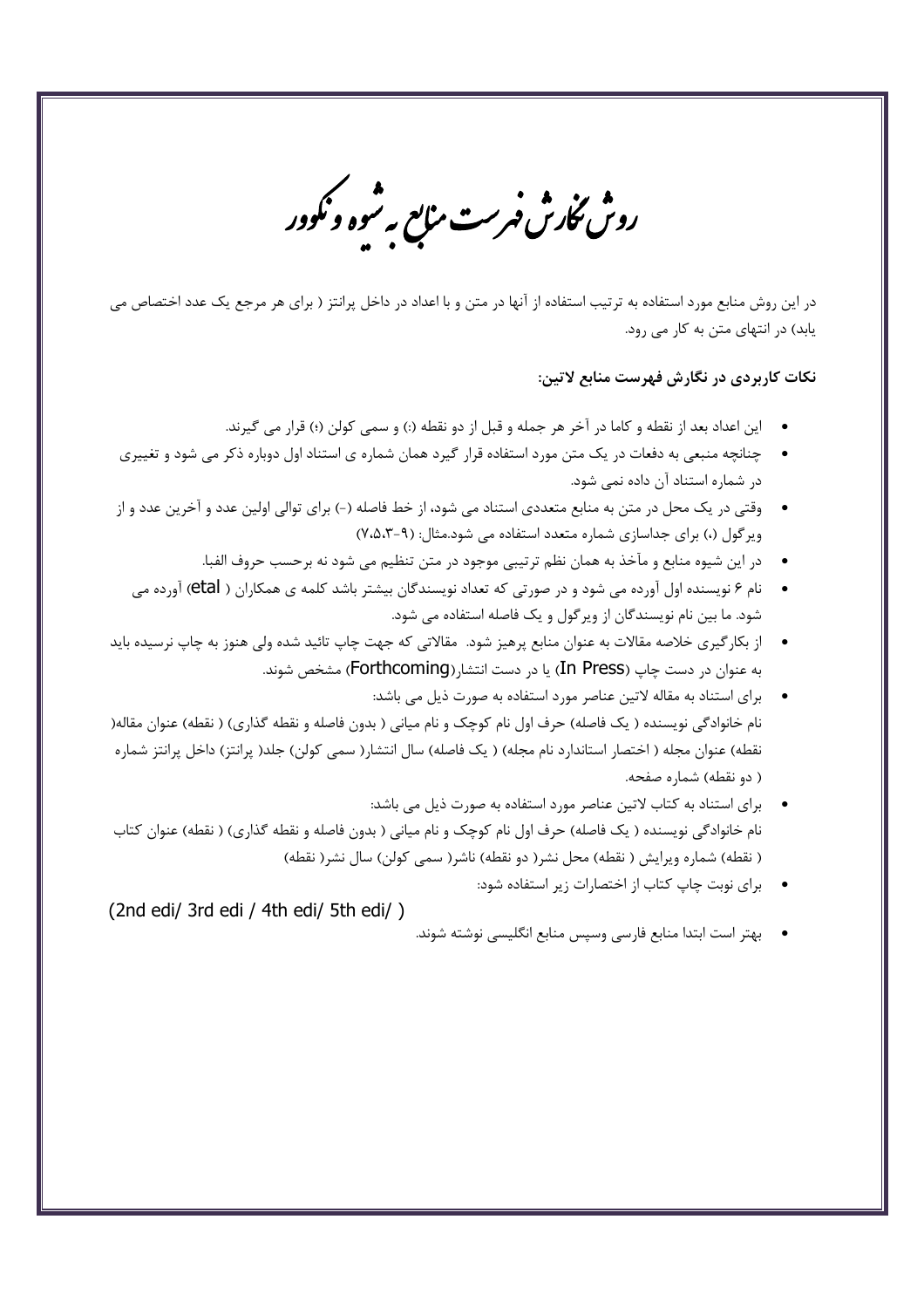<sup>ىم</sup>ونە <sup>ب</sup>ايى از ئنحارش فىرست مى<sub>ل</sub>ىع بەشوە ونكوور منابع انگلیسی مقاله استاندارد مجله (ذکر نام ۶ نویسنده و در صورتی که تعداد نویسندگان بیشتر باشد از کلمه همکاران "et al" برای بقیه استفاده می شود) (NLM در حال حاضر تا ۲۵ نویسنده را فهرست می کند در صورتی که تعداد نویسندگان بیش از ۲۵ نفر باشد، NML نام ۲۴ نویسنده اول و آخرین نویسنده را لیست کرده و سپس کلمه همکاران "et al" را می آورد). Vega KJ, Pina I, Krevsky B. Heart transplantation is associated with an increased risk for pancreatobiliary disease. Ann Intern Med 1996 Jun1;124 (11): 980-3. بیش از ۶ نویسنده: Parkin DM, Clayton D, Black RJ, Masuyer E, Friedl HP Jvanov E, et al. Childhood Ieukaemia in Europe after Chernoby1: 5 year follow-up. Br J Cancer 1996;73:1006-12.  $\mathsf{r}$ سازمان به عنوان نویسنده The Cardiac Society of Australia and New Zealand .Clinical exercise stress testing Safety and performance guidelines. Med J Aust 1996; 164L 282-4  $\mathbf{r}$ مقاله بدون نام نویسنده Cancer in South Africa [editorial]. S Afr Med J 1994 84:15 مقاله به زبان غیر انگلیسی  $\mathbf{\acute{r}}$ (عنوان را به انگلیسی ترجمه نموده آنرا در یک پرانتز به همراه علامت اختصاری زبان ترجمه شده ضمیمه نمایید). Ryder TE, Haukeland EA, Solhaug JH. Bilateral infrapatellar seneruptur hostidigere frisk Kvinne. Tidsskr Nor Laegeforen 1996; 116:41-2. شماره جلد همراه با پیوست  $\Lambda$ Shen HM, Zhang OF. Risk assessment of nickel carcinogenicity and occupational lung cancer. Environ Health Perspect 1994;102 Suppel 1:275-82. شماره انتشار همراه با پیوست ۶ Payne DK, Sullivan MD, Massie MJ. Women's psychological reactions to breast cancer. Semin Oncol 1996;23(1 Suppl 2):89-97. شماره جلد همراه با بخش  $\mathsf{v}$ Ozben T, Nacitarhan S, Tuncer N. Plasma and urine sialic acid in non-insulin dependent diabetes mellitus. Ann Clin Biochem 1995;32Pt 6-303: (3) شماره انتشار همراه با بخش  $\lambda$ Poole GH, Mills SM. One hundred consecutive cases of flap lacerations of the leg in ageing patients. N Z Med J 1994; 107986 Pt-8-377: (1) شماره انتشار بدون شماره جلد ٩ Turan I, Wredmark T, Fellandar-Tsai L. Arthroscopic ankle arthrodesis in rheumatoid arthritis. Clin Orthop 1995;(320):110-4.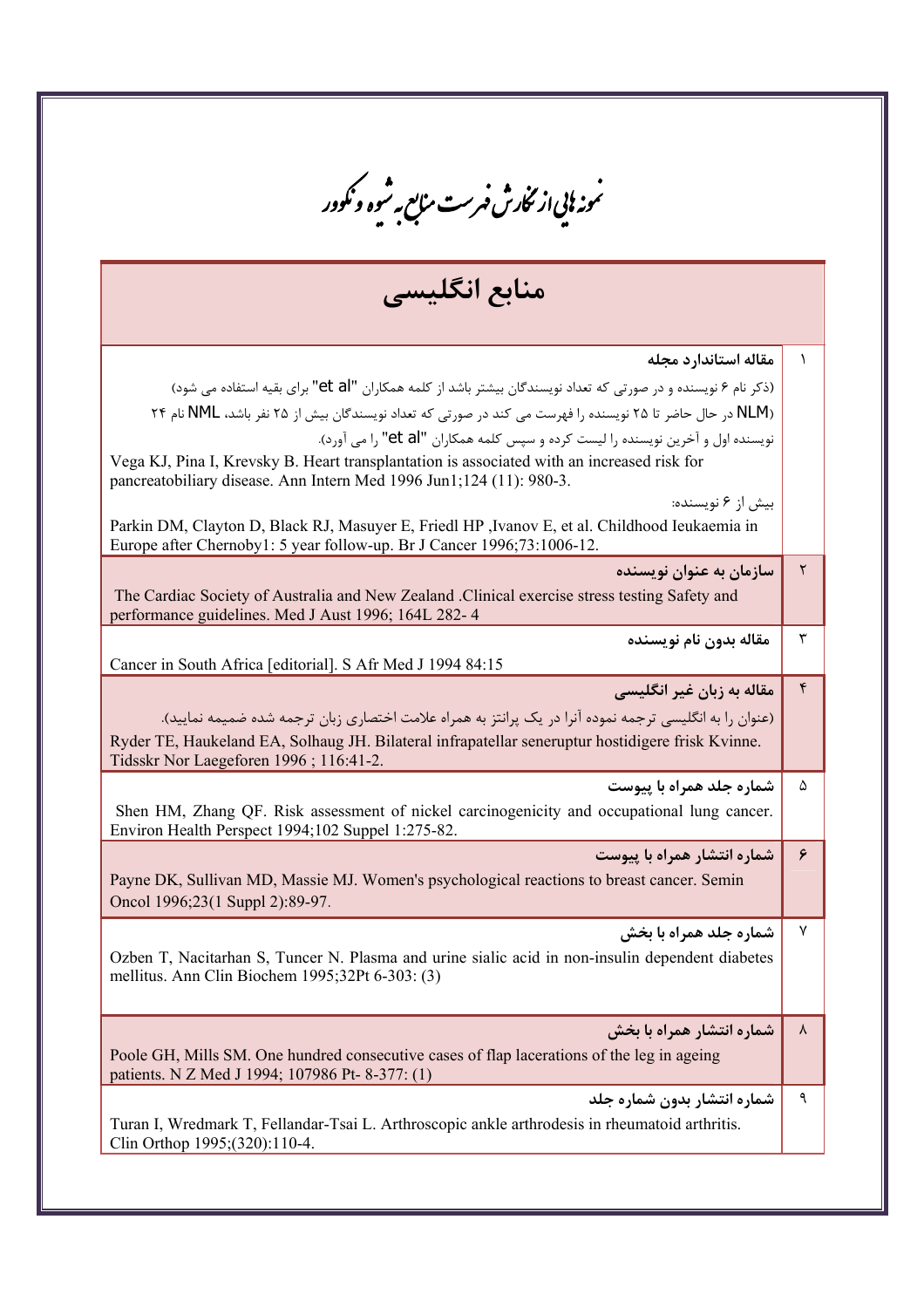| بدون شماره انتشار با جلد<br>Browell DA, Lennard TW. Immunologic status of the cancer patient and the effects of blood<br>transfusion on antitumor responses. Curr Opin Gen Surg 1993:325-33.                                                                                                                                                      | $\mathcal{L}$ |
|---------------------------------------------------------------------------------------------------------------------------------------------------------------------------------------------------------------------------------------------------------------------------------------------------------------------------------------------------|---------------|
| صفحه بندي با اعداد رومي<br>Fisher GA, Sikic BI. Drug resistance in clinical oncology and hematology.<br>Introduction. Hematol Oncol Clin North Am 1995 Apr;9(2):xi-xii.                                                                                                                                                                           | $\setminus$   |
| نوع مقاله که بسته به ضرورت چاپ می شود<br>Enzensberger W, Fischer PA. Metronome in Parkinson's disease [letter]. Lancet 1996;347:1337.<br>Clement J, De Bock R. Hematological complications of hantavirus nephropathy (HVN) [abstract].<br>Kidney Int 1992; 42: 1285                                                                               | $\gamma$      |
| - مقاله حاوي رد يک مطلب<br>Garey CE, Schearzman AL, Rise ML, Seyfried TN .Ceruloplasmin gene defect associated with<br>epilepsy in EL mice [retraction of Garey CE, Schwarzman AL, Rise ML, Seyfried TN. In: Nat<br>Genet 1994;6:426-31]. Nat Genet 1995;11:104.                                                                                  | $\gamma$      |
| مقاله رد شده<br>Liou GI, Wang M, Matragoon S. Precocious IRBP gene expression during mouse development<br>[retracted in Invest Ophthalmol Vis Sci 1994; 35:3127] Invest Ophthalmol Vis Sci 1994;35:1083-<br>$8$ .                                                                                                                                 | $\gamma$      |
| مقاله منتشر شده حاوي غلط چايي<br>Hamlin JA, Kahn AM. Herniography in symptomatic patients following inguinal hernia repair<br>[published erratum appears in West J Med. 1995; 162: 278.] West J Med 1995; 162:28-31.                                                                                                                              | ۱۵            |
| نویسنده (گان) شخصی<br>Ringsven MK, Bond D. Gerontology and leadership skills for nurses. 2nd ed. Albancy (NY):<br>Delmar Publishers; 1996.                                                                                                                                                                                                        | $\frac{1}{2}$ |
| ويرايشگر (ان)، گردآورنده(گان) به عنوان مؤلف<br>Norman IJ, Redfern SJ, editors. Mental health care for elderly people. New York: Churchill<br>Livingstoone; 1996.                                                                                                                                                                                  | $\gamma$      |
| سازمان به عنوان نویسنده یا ناشر<br>Institute of Meddicine (US). Looking at the future of the Medicaid program.<br>Washington: The Institute; 1992.                                                                                                                                                                                                | ۱۸            |
| فصلی از یک کتاب<br>Phillips SJ, Whisnant JP. Hypertension and stroke. In :Laragh JH, Brenner BM, editors.<br>Hypertension: pathophysiology, diagnosis, and management. 2nd ed. New York: Raven press;<br>1995.p.465-78.                                                                                                                           | ۱۹            |
| گزارش کنفرانس ها<br>Kimura J, shibasaki H, editors. Recent advances in clinical neurophysiology.<br>Proceedings of the 10 th International Congress of EMG and Clinical<br>Neurophysiology; 1995 Oct 15-19; Kyoto, Japan. Amsterdam: Elsevier; 1996.                                                                                              |               |
| مقاله كنفرانس<br>Bengtsson S, Solheim BG. Enforcement of data protection, privacy and security in medical<br>informatics. In: Lun KC, Degoulet p, Piemme TE, Rienhoff O, editors.<br>MEDINFO 92. Proceedings of the 7th World Congress on medical linformatics; 1992<br>Sep 6-10; Genève, Switzerland. Amsterdam: North-Holland; 1992. p. 1561-5. | $\uparrow$ )  |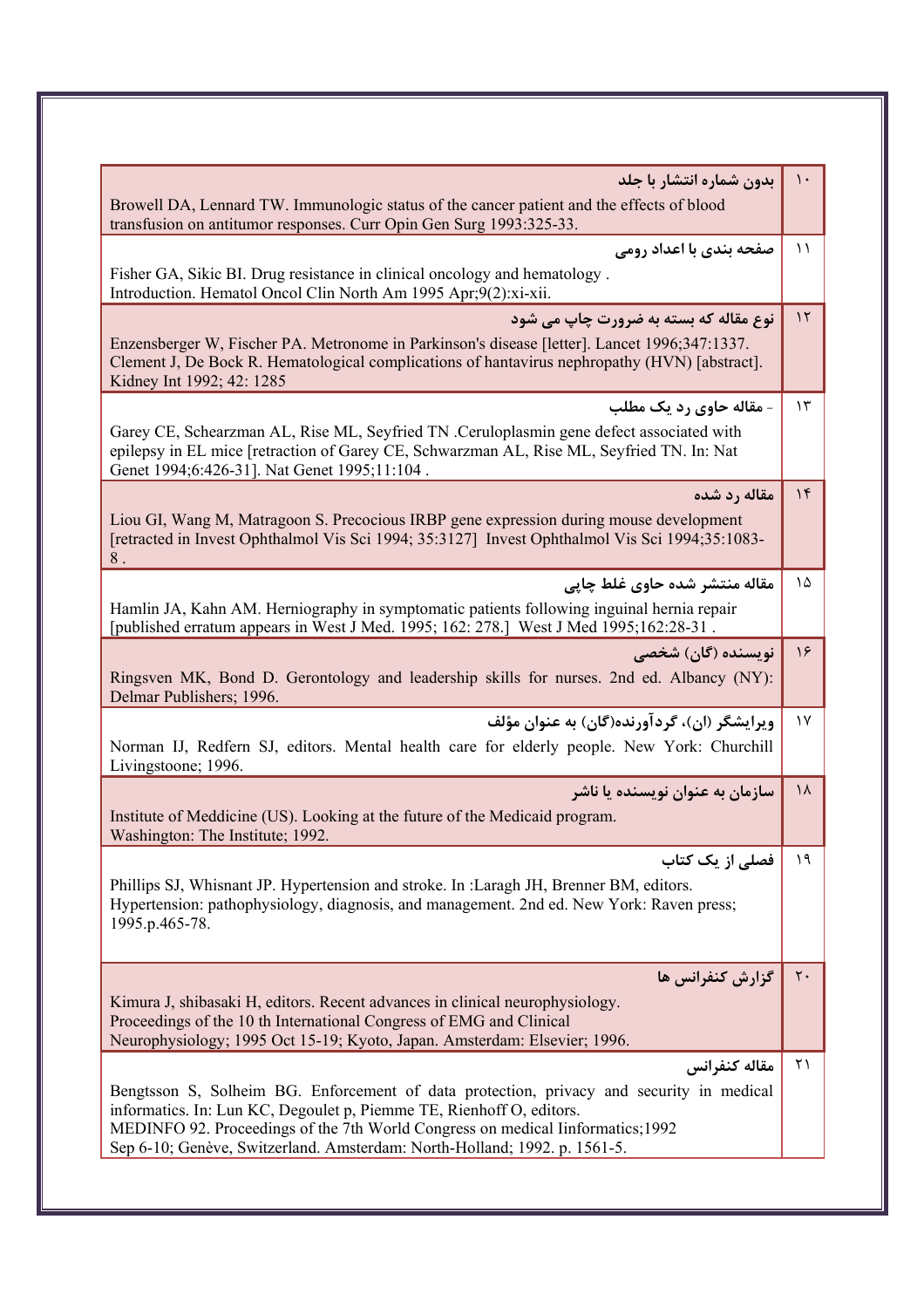| گزارش علمی یا فنی:<br>منتشر شده توسط مؤسسه سرمايه گذار يا حمايت كننده<br>Smith P, Golladay K. Payment for durable medical equipment billed during skilled nursing facility<br>stays. Final report. Dallas (TX):m Dept. of health and Human Services (US), Office of Evalution<br>and Inspections; 1994 Oct. Report No: HHSIGOE169200860.<br>منتشر شده توسط مؤسسه اجرا كننده<br>Field MJ, Tranquada RE, Feasley JC, editors. Health services research: work force and educational<br>issues. Washington: National Academy Press; 1995. Contract No: AHCPR28292008. Sponsored by<br>the Agency for Health Care Policy and Research. | $\tau\tau$          |
|-----------------------------------------------------------------------------------------------------------------------------------------------------------------------------------------------------------------------------------------------------------------------------------------------------------------------------------------------------------------------------------------------------------------------------------------------------------------------------------------------------------------------------------------------------------------------------------------------------------------------------------|---------------------|
| پايان نامه<br>Kaplan SJ. Post-hospital home health care: the elderly's access and utilization [dissertation]. St.<br>Louis (MO): Washington Univ; 1995.                                                                                                                                                                                                                                                                                                                                                                                                                                                                           | ۲۳                  |
| اختراع ثبت شده<br>Larsen CE, Trip R, Johnson CR, inventors; Novoste Corporation, assignee. Methods for procedures<br>related to the electrophysiology of the heart. US patent 5,529,067. 1995 Jun 25.                                                                                                                                                                                                                                                                                                                                                                                                                             | $\tau$              |
| مقاله روزنامه<br>Lee G. Hospitalizations tied to ozone pollution: study estimates 50,000 admissions annually. The<br>Washington Post 1996 Jun 21; Sep. A:3 (col.5).                                                                                                                                                                                                                                                                                                                                                                                                                                                               | ۲۵                  |
| مواد دیداری شنیداری<br>HIV+/AIDS: the facts and the future [videocassette]. St. Louis (MO): Mosby-Year Book; 1995.                                                                                                                                                                                                                                                                                                                                                                                                                                                                                                                | ۲۶                  |
| مواد حقوقى<br>قانون عمومي:<br>Preventive Health Amendments of 1993, pub. L. No .107, 103-183 Stat. 2226 (Dec. 14, 1993).<br><u>لايحه تصويب نشده:</u><br>Medical Records ConfidentialityAct of 1995, S. 1360 104, th Cong., 1st Sess. (1995) .<br>Informed Consent, 42 C.f.R. Sect. 441. 257 (1995).<br><u>بازپرسى:</u><br>Increased Drug Abuse: the Impact on the Nation's Emergency Rooms: Hearings Before the<br>Subcomm. On Human Resources and Intergovernmental Relations of the House Comm. On<br>Government Operations, 103rd Cong., 1st Sess. (May 26, 1993).                                                             | ۲۷                  |
| نقشه<br>North Carolina. Tuberculosis rates per 100,000 population, 1990 [demographic map]. Raleigh:<br>North Carolina Dept. of Environment, Health, and Natural Resources, Div.<br>Of Epidemiology: 1991.                                                                                                                                                                                                                                                                                                                                                                                                                         | $\mathsf{Y}\Lambda$ |
| واژه نامه و کتابهای مرجع مشابه<br>Stedman's medical dictionary. 26 th ed. Baltimore: Williams & Wilkins; 1995.<br>Apraxia; p. 119-20                                                                                                                                                                                                                                                                                                                                                                                                                                                                                              | ۲۹                  |
| مواد کلاسیک (هنری)<br>The Winter's Tale: act 5, scene 1, lines 13-16. The complete works of William Shakwspeare.<br>London: Rex; 1973.                                                                                                                                                                                                                                                                                                                                                                                                                                                                                            | $\mathbf{r}$ .      |
| مواد منتشر نشده زیر چاپ<br>(NLM واژه در دست انتشار (Forthcoming) را به این دلیل که همه ی موارد پرینت نمی گردد ترجیح می دهد.)<br>Leshner AI. Moleular mechanisms of cocaine addiction. N Engl J Med. In press 1996.                                                                                                                                                                                                                                                                                                                                                                                                                | $\uparrow$          |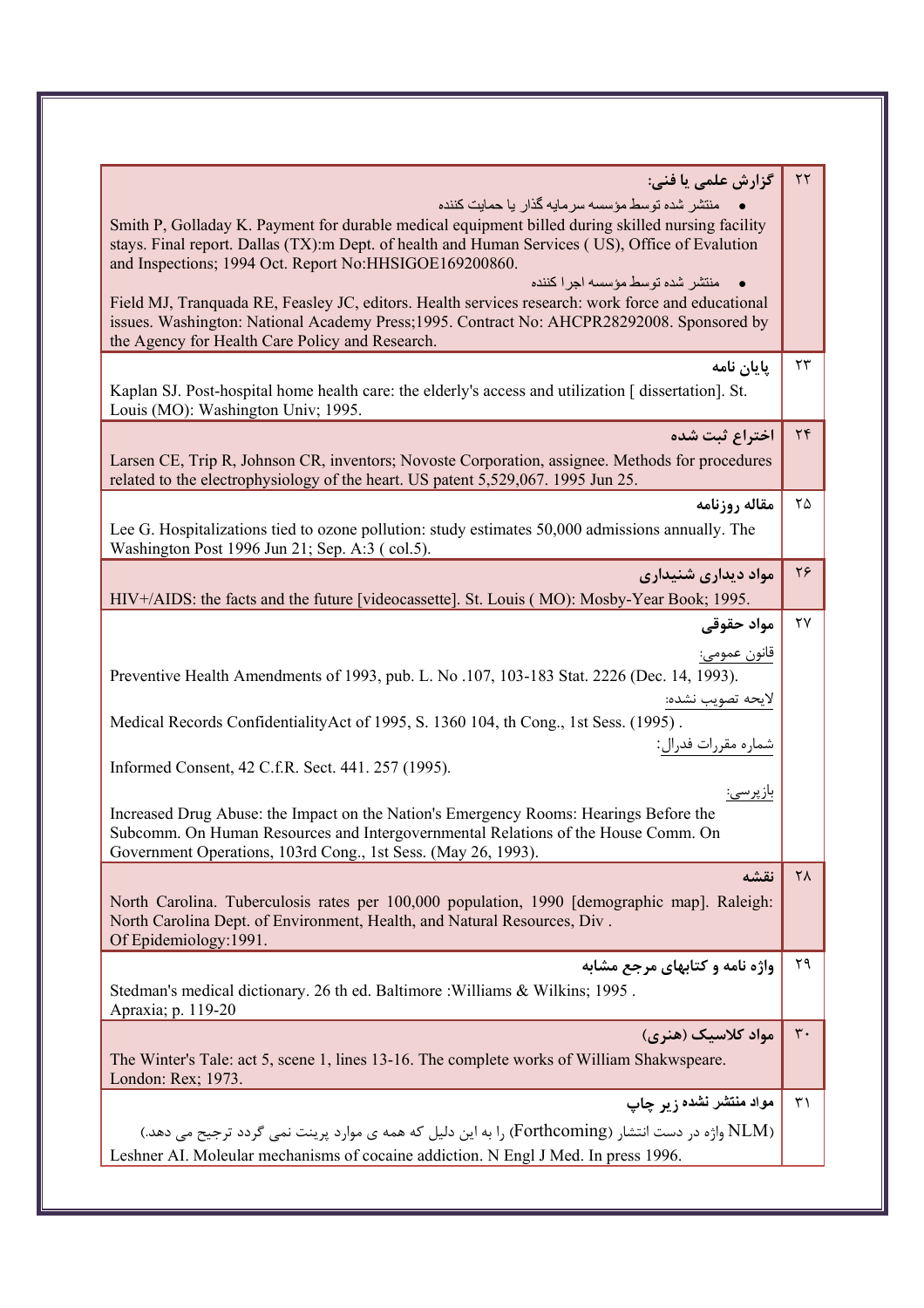| مقاله نشريه در قالب الكترونيكي<br>Morse SS. Factors in the emergence of infectious diseases. Emerg Infect Dis [serial online] 1995<br>Jan-Mar [cited 1996 Jun 5 24]: $(')$ [ screens]. Available from: URL:<br>http:/WWW.cdc.gov/ncidod/EID/eid.htm | $\tau\tau$ |
|-----------------------------------------------------------------------------------------------------------------------------------------------------------------------------------------------------------------------------------------------------|------------|
| رساله در قالب الكترونيكي                                                                                                                                                                                                                            | ٣٣         |
| CDI, clinical dermatology illustrated [monograph on CD-ROM]. Reeves JRT, Maibach H. CMEA<br>Multimedia Group, producers. 2 nd ed . Version 2.0. San Diego: CMEA; 1995.                                                                              |            |
| <b>يرونده رايانه اي</b>                                                                                                                                                                                                                             | $\tau$     |
| Hemodynamics III: the ups and downs of hemodynamics] computer program]. Version 2.2.<br>Orlando (FL): Computerized Educational Systems 1993.35;                                                                                                     |            |

| منابع فارسى                                                                                              |   |
|----------------------------------------------------------------------------------------------------------|---|
| توجه شود که در فهرست منابع فارسی، نخست نام خانوادگی نویسنده و سپس نام کوچک ذکر شود.                      |   |
| شماره صفحات مورد استفاده در منابع فارسی در انتهای مشخصات هر منبع پس از سال نشر و به دنبال حرف ص. ذکر شود |   |
| سازمان به منزله مؤلف:                                                                                    |   |
| <b>کتاب چند جلدی با عنوانی عام و عنوانهای خاص هر جلد</b> (مترجم خاص هر جلد در مکان خود ذکر می شود):      |   |
| هاریسون، تنسلی راندولف. اصول طب داخلی. ج ۳: بیماریهای دستگاه گوارش. ترجمه محمد ناظم. تهران: چهر، ۱۳۶۵.   |   |
| ص.٧٨–٨۵                                                                                                  |   |
| کتابهای چند جلدی با عنوانی عام:                                                                          |   |
| اسنل، ریچارد. آناتومی بالینی. مترجمین سهیل سعادت، تورج راسخی راد. اصفهان: دانشگاه علوم پزشکی اصفهان،     |   |
| معاونت پژوهشی، ۱۳۷۴. ج. ۱ ص.۹۴-۹۸                                                                        |   |
| ویرایشهای یک اثر:                                                                                        | ۴ |
| آل محمد، محمد مهدی. میکروب شناسی عملی. ویرایش ۲. تهران: نشر دانشگاهی، ۱۳۶۵. ص.۸۸                         |   |
| فصلی یا بخشی از یک کتاب که هر یک دارای نویسنده است:                                                      | ۵ |
| فرهنگ، مهرداد."بیماریهای آلرژیک کودکان" در: مسایل روزمره طب اطفال. گردآورنده محمد توکلی. تهران: دانشجو،  |   |
| ۳۶۴. ص.۱۲۵-۱۴۰                                                                                           |   |
| مقاله:                                                                                                   |   |
| حاجي ترخاني، امير حسن. " جامعه پزشكي و استفاده از اطلاعات علمي". مجله دانشگاه علوم پزشكي ايران، سال اول، |   |
| ش ۲ ( تابستان ۱۳۷۳): ۷۲–۷۶                                                                               |   |
| پایان نامه ها:                                                                                           |   |
| گلعلی پور، محمد جعفر. " سیر تکاملی و غیر طبیعی مشتقات قوس اول برونشیال درجنین". پایان نامه دکتری         |   |
| تخصصی، دانشکده پزشکی، دانشگاه علوم پزشکی مشهد، ۱۳۷۴.ص. ۴۱-۴۳                                             |   |